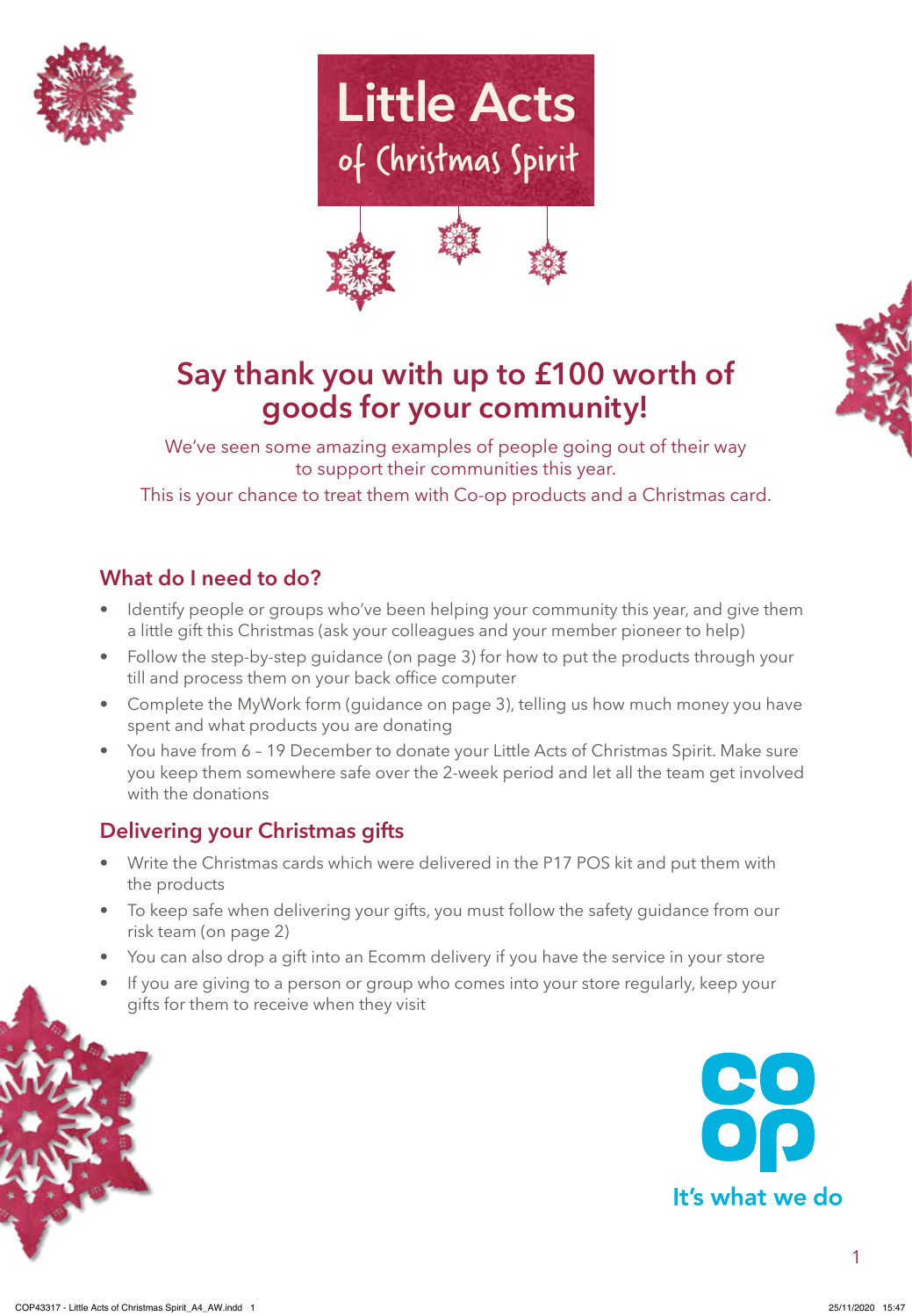



## **Who to treat:**

You and your team will have a good idea of who is doing great things in your community but speak to your Member Pioneer (MP) too! MPs are our community connectors, they have a great network in your local area and can help connect you with colleagues in Funeralcare.

#### **Some ideas of who to treat:**

- **Some ideas**<br> **•** Our three<br>
to food, ( activities, for example our local causes<br>A Beenle who baye beloed out in your cor • Our three community themes are Fair access to food, Community wellbeing, and Education and employment for young people, so think about people or groups who support these
	- People who have helped out in your community this year, eg: picked up shopping or medicine for a vulnerable or self-isolating person, mobilised a Covid response group, or supported free school meals for children during the holidays
	- Anyone who has been isolating for a while or might be lonely and would appreciate a little treat

## **What products can be shared?**

- Make sure they're Co-op own brand
- oducts, eg: Irresistible biscu<br>tes, mince pies or sparkling<br>ic drinks (Whilst treat produ • Treat products, eg: Irresistible biscuits, crisps, chocolates, mince pies or sparkling nonalcoholic drinks (Whilst treat products are nice, we recognise that they are not the healthiest! If you prefer to share healthier options that's fine too.)
- Products must be in good stock so they do

not impact your instore stock levels of seasonal lines

## **What products cannot be shared?**

Alcohol, scratch cards, lottery tickets, baby milk, cigarettes, tobacco or e-cigs

- **When choosing your products:**<br>
 Make sure allergen information is dis<br>
Filippediate achitem • Make sure allergen information is displayed on each item
	- Make sure shelf-life information is displayed on each item

## **How much can I spend?**<br> **Community** A. You see how you to 6100.00.

You can have up to £100 so spend wisely! Remember these are 'little' acts of Christmas spirit. To include as many people as possible these should be low value £1 or £2 gifts for individuals, or £5-£10 gifts for a group

## **Safety guidance for delivering products**

- Doorstep drops must be contactless
- Always use hand-sanitiser before and after making drops
- Wear face coverings in the store and when dropping the products
- Make sure social distancing is adhered to
- Colleagues making drops with other colleagues should maintain a safe distance
- Travel alone in a vehicle or in separate vehicles if there are more than one of you

**<sup>o</sup><sup>f</sup> <sup>C</sup>hristma<sup>s</sup> <sup>S</sup>p<sup>i</sup>ri<sup>t</sup>** Remember you can still apply for up to £250 for a community donation **until Sunday 13 December!** 2